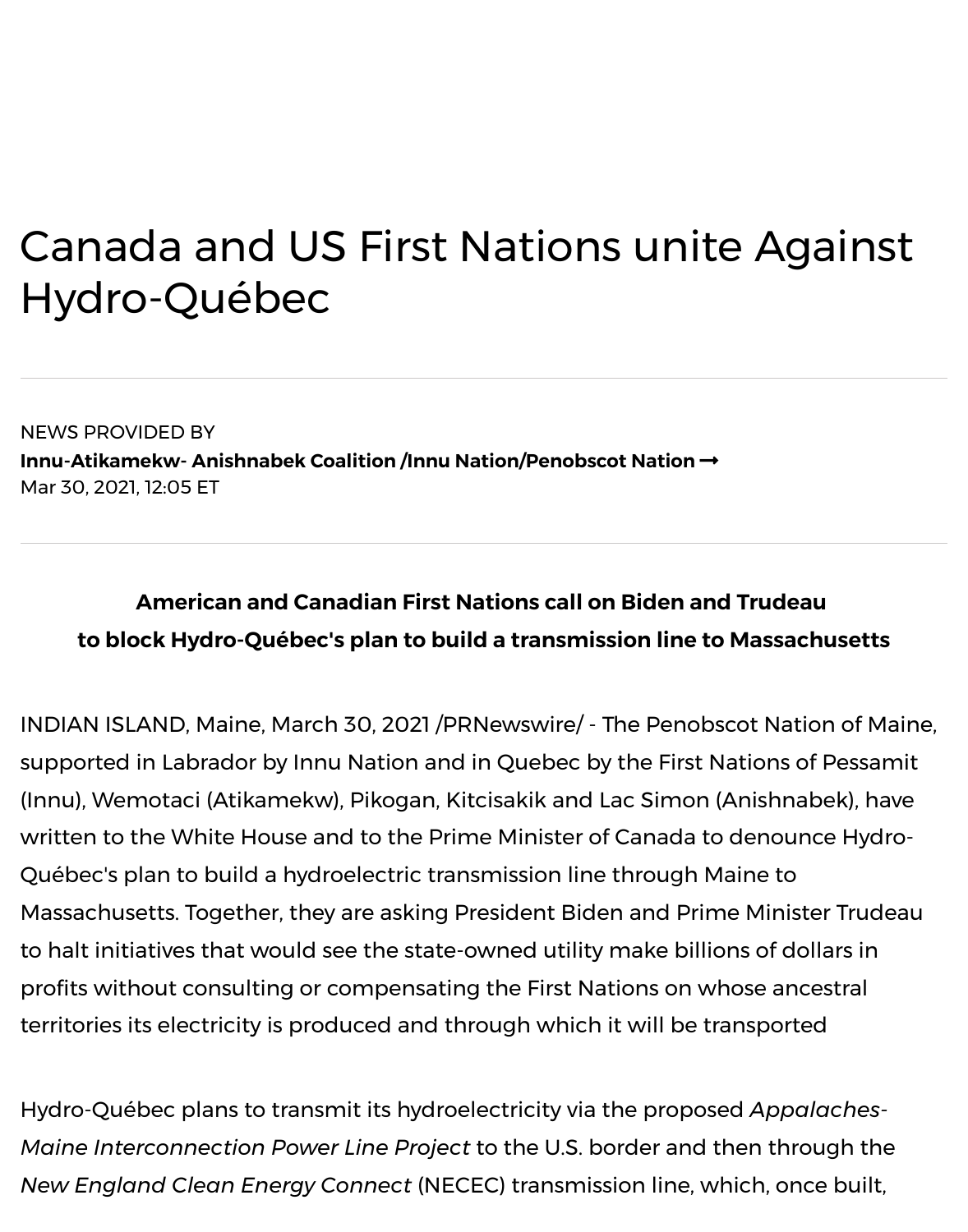would connect to the New England grid. Many First Nations in Canada and the United States would be directly affected by these projects.

Grand Chief Etienne Rich (Innu of Labrador), Chief Jean-Marie Vollant (Innu of Pessamit), Chief François Néashit (Atikamekw of Wemotaci), and Chiefs Monik Kistabish, Adrienne Jérôme and Régis Pénosway (Anishnabek of Pikogan, Lac Simon and Kitcisakik) stated: "It is regrettable that we are now forced to ask the highest American authorities to ensure that our rights are respected, when the Canadian and Quebec governments should be doing so on our behalf. That's why we have also sent a letter to Prime Minister Trudeau."

In the U.S., Kirk Francis, Chief of the Penobscot Nation in Maine, states in his letter to the White House: "The U.S Army Corps of Engineers ignored its responsibility – and our requests – to consult with us and gave the NECEC its stamp of approval with blinders on." He explains that the construction of a transmission line would involve extensive clearing, which would expose many creeks and streams to the sun's heat, and, in turn, threaten the sustainability of brook trout populations and several other species in different habitats.

In his letter to Prime Minister Trudeau, Mr. Francis explained that the Penobscot have steadfastly opposed the construction of the NECEC line because it runs directly counter to the ecological principles it actively pursues. "As a river people, our First Nation members have a spiritual and cultural connection to the Penobscot River. Water quality is therefore of great importance to us. Recently, we played a major role in projects to clean up the river, including one to reduce mercury and dioxin pollution and to reintroduce American shad and Atlantic salmon," he said.

The electricity being supplied by Hydro-Québec will be generated by 33 hydroelectric plants that are unconstitutionally located on the ancestral territory of the Innu, Atikamekw and Anishnabek First Nations in Quebec. In addition, a large portion of it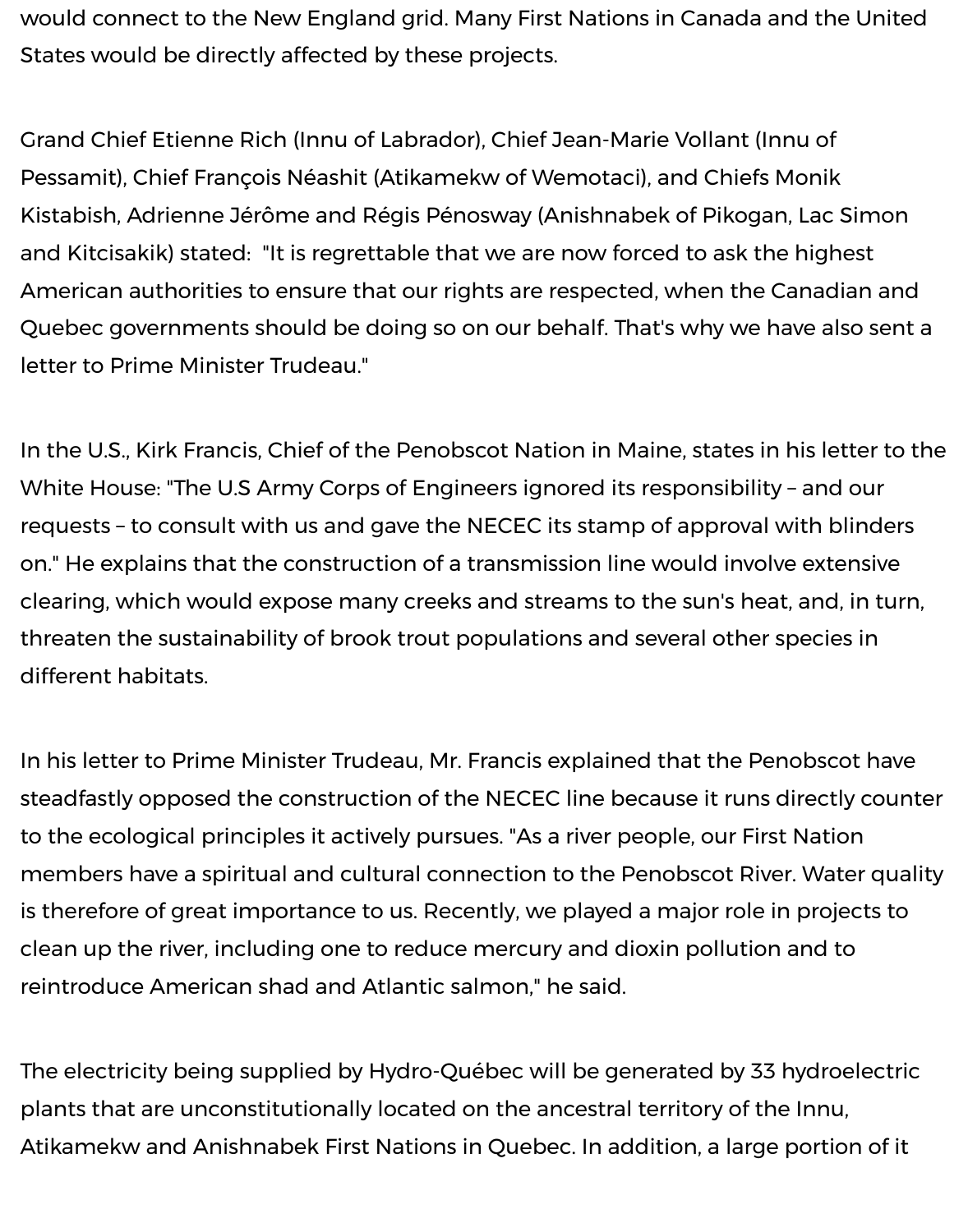will be generated by the Churchill Falls hydroelectric station in Labrador, which caused the devastating flooding of thousands of square kilometres of Innu Nation territory, and for which Innu Nation has never been compensated by Hydro-Québec.

On both sides of the border, First Nations argue that there was a lack of due diligence and transparency in the transmission line approvals process, and that they were never consulted.

In their letters to the Biden administration, the American and Canadian Chiefs urged the U.S. Department of Energy to set aside the Presidential Permit issued for the NECEC project, to conduct a comprehensive environmental impact study, and to take their ethical concerns into serious consideration before proceeding any further.

In addition to taking their cases the highest level of government in both countries, the Grand Chief of Innu Nation in Labrador and Chiefs of the Innu-Atikamekw-Anishnabek Coalition in Quebec warn that Americans are being subjected to an expensive greenwashing campaign. Given that Hydro-Québec has spent \$10 million on an intensive and biased advertising campaign in the USA in an effort to influence Maine voters to cast their ballots in favour the NECEC project during an upcoming referendum, they suggest that this could be considered as interference by a foreign government.

In their letters to Prime Minister Trudeau, the Chiefs from Quebec and Labrador focused on Hydro-Québec's violation of their constitutional rights and on its breaching of several articles of the *United Nations Declaration on the Rights of Indigenous Peoples* (UNDRIP), which will soon become law in Canada. "For decades, Hydro-Québec and the Quebec government have ignored our repeated requests to sit down with us and negotiate," they said.